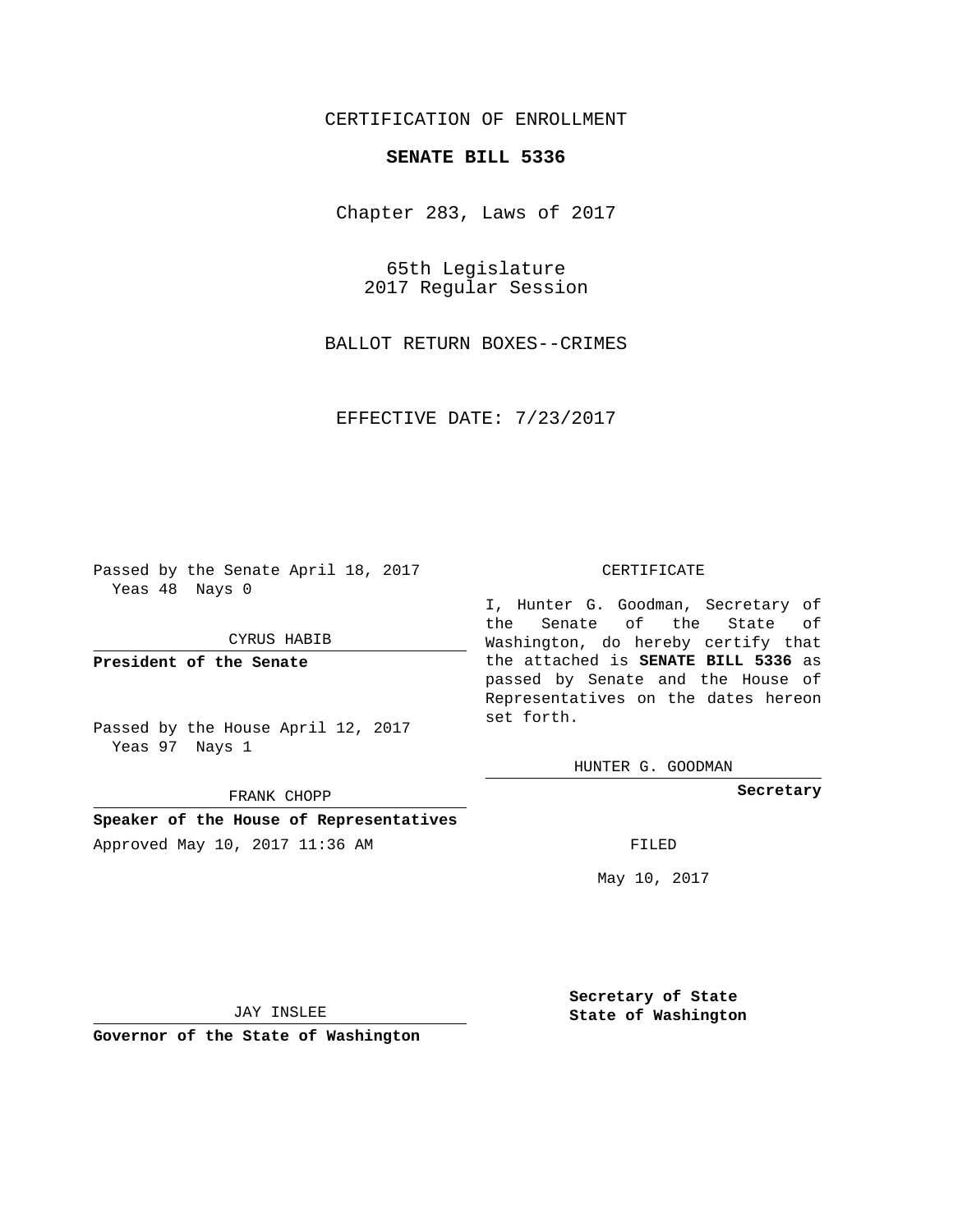## **SENATE BILL 5336**

AS AMENDED BY THE HOUSE

Passed Legislature - 2017 Regular Session

# **State of Washington 65th Legislature 2017 Regular Session**

**By** Senators Miloscia, Hunt, Zeiger, Kuderer, Wellman, and Fortunato; by request of Secretary of State

Read first time 01/20/17. Referred to Committee on Law & Justice.

1 AN ACT Relating to criminalizing damaging, destroying, tampering, 2 or removing ballot return boxes or contents; amending RCW 9A.48.070, 3 9A.48.080, and 29A.84.540; and prescribing penalties.

4 BE IT ENACTED BY THE LEGISLATURE OF THE STATE OF WASHINGTON:

5 **Sec. 1.** RCW 9A.48.070 and 2009 c 431 s 4 are each amended to read as follows:6

7 (1) A person is guilty of malicious mischief in the first degree 8 if he or she knowingly and maliciously:

9 (a) Causes physical damage to the property of another in an 10 amount exceeding five thousand dollars;

 (b) Causes an interruption or impairment of service rendered to the public by physically damaging or tampering with an emergency vehicle or property of the state, a political subdivision thereof, or a public utility or mode of public transportation, power, or 15 communication; ((ex))

16 (c) Causes an impairment of the safety, efficiency, or operation 17 of an aircraft by physically damaging or tampering with the aircraft 18 or aircraft equipment, fuel, lubricant, or parts<u>; or</u>

19 (d) Causes an interruption or impairment of service rendered to 20 the public by, without lawful authority, physically damaging, 21 destroying, or removing an official ballot deposit box or ballot drop